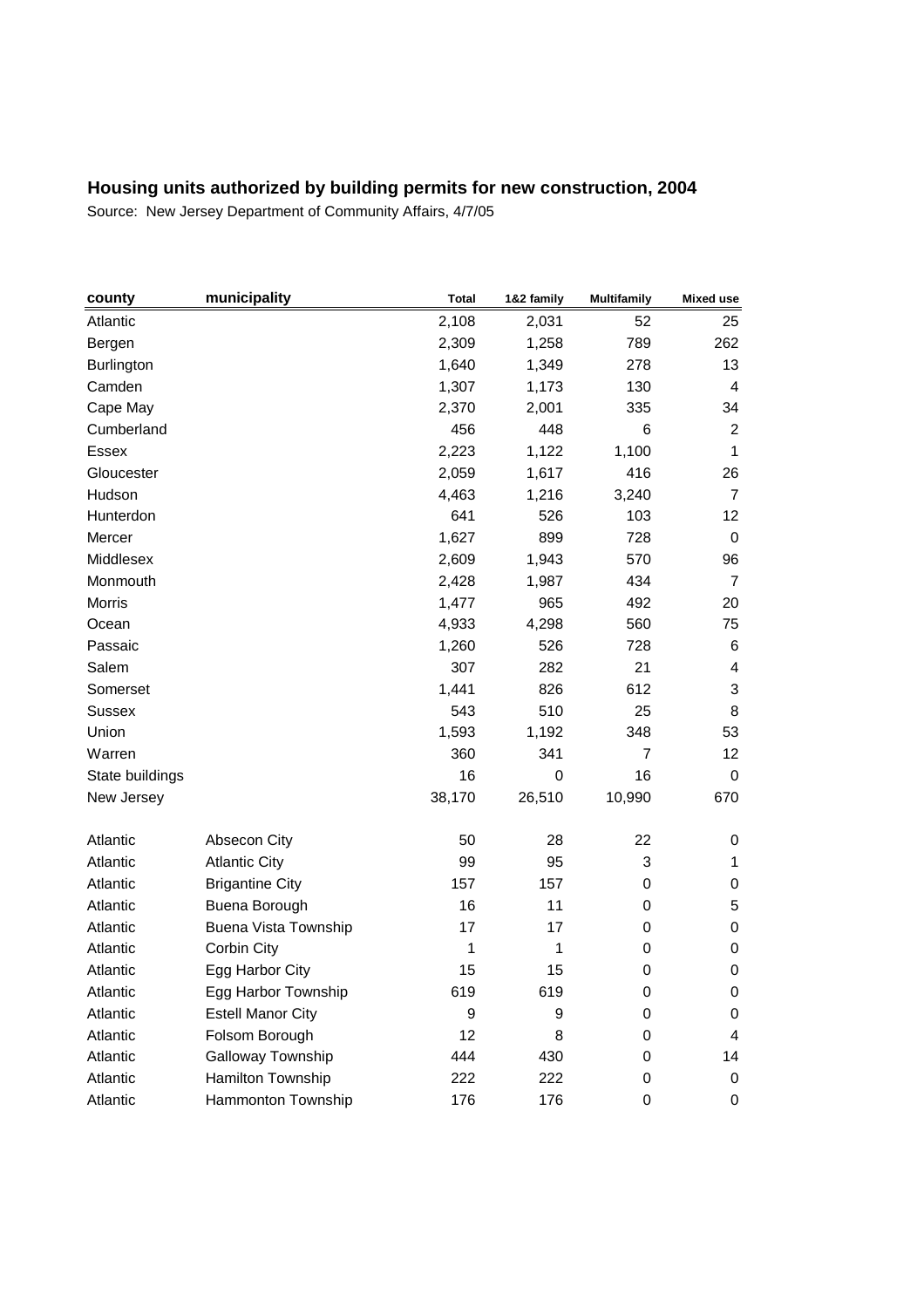| county   | municipality              | <b>Total</b>      | 1&2 family      | <b>Multifamily</b> | <b>Mixed use</b> |
|----------|---------------------------|-------------------|-----------------|--------------------|------------------|
| Atlantic | Linwood City              | 15                | 15              | 0                  | 0                |
| Atlantic | Longport City             | 27                | 27              | 0                  | 0                |
| Atlantic | Margate City              | 114               | 87              | 27                 | 0                |
| Atlantic | <b>Mullica City</b>       | 33                | 33              | 0                  | 0                |
| Atlantic | Northfield City           | 20                | 20              | 0                  | 0                |
| Atlantic | Pleasantville City        | 33                | 32              | 0                  | 1                |
| Atlantic | Port Republic City        | 5                 | 5               | 0                  | 0                |
| Atlantic | Somers Point City         | 12                | 12              | 0                  | 0                |
| Atlantic | <b>Ventnor City</b>       | 6                 | 6               | 0                  | 0                |
| Atlantic | Weymouth Township         | 6                 | 6               | 0                  | 0                |
| Bergen   | Allendale Borough         | 1                 | 1               | 0                  | 0                |
| Bergen   | Alpine Borough            | $12 \overline{ }$ | 12              | 0                  | 0                |
| Bergen   | Bergenfield Borough       | 9                 | 9               | 0                  | 0                |
| Bergen   | Bogota Borough            | 0                 | 0               | $\mathbf 0$        | 0                |
| Bergen   | Carlstadt Borough         | 6                 | 6               | 0                  | 0                |
| Bergen   | Cliffside Park Borough    | 83                | 73              | 10                 | 0                |
| Bergen   | Closter Borough           | 43                | 35              | 8                  | 0                |
| Bergen   | Cresskill Borough         | 101               | 24              | 0                  | 77               |
| Bergen   | Demarest Borough          | 33                | 33              | 0                  | 0                |
| Bergen   | Dumont Borough            | 14                | 14              | $\mathbf 0$        | 0                |
| Bergen   | Elmwood Park Borough      | 27                | 27              | $\mathbf 0$        | 0                |
| Bergen   | East Rutherford Borough   | 115               | 6               | 109                | 0                |
| Bergen   | Edgewater Borough         | 193               | 22              | 171                | 0                |
| Bergen   | Emerson Borough           | 36                | 36              | 0                  | 0                |
| Bergen   | Englewood City            | 13                | 12 <sup>2</sup> | 1                  | 0                |
| Bergen   | Englewood Cliffs Borough  | 51                | 51              | 0                  | 0                |
| Bergen   | Fair Lawn Borough         | 3                 | 1               | 0                  | $\overline{c}$   |
| Bergen   | Fairview Borough          | 30                | 25              | 5                  | 0                |
| Bergen   | Fort Lee Borough          | 43                | 43              | $\mathbf 0$        | 0                |
| Bergen   | Franklin Lakes Borough    | 44                | 44              | 0                  | 0                |
| Bergen   | <b>Garfield City</b>      | 55                | 55              | $\mathbf 0$        | 0                |
| Bergen   | Glen Rock Borough         | 2                 | 1               | 0                  | 1                |
| Bergen   | Hackensack City           | 89                | 8               | 81                 | 0                |
| Bergen   | Harrington Park Borough   | 45                | 15              | 30                 | 0                |
| Bergen   | Hasbrouck Heights Borough | 15                | 15              | 0                  | 0                |
| Bergen   | Haworth Borough           | 5                 | 5               | 0                  | 0                |
| Bergen   | Hillsdale Borough         | 6                 | 6               | 0                  | 0                |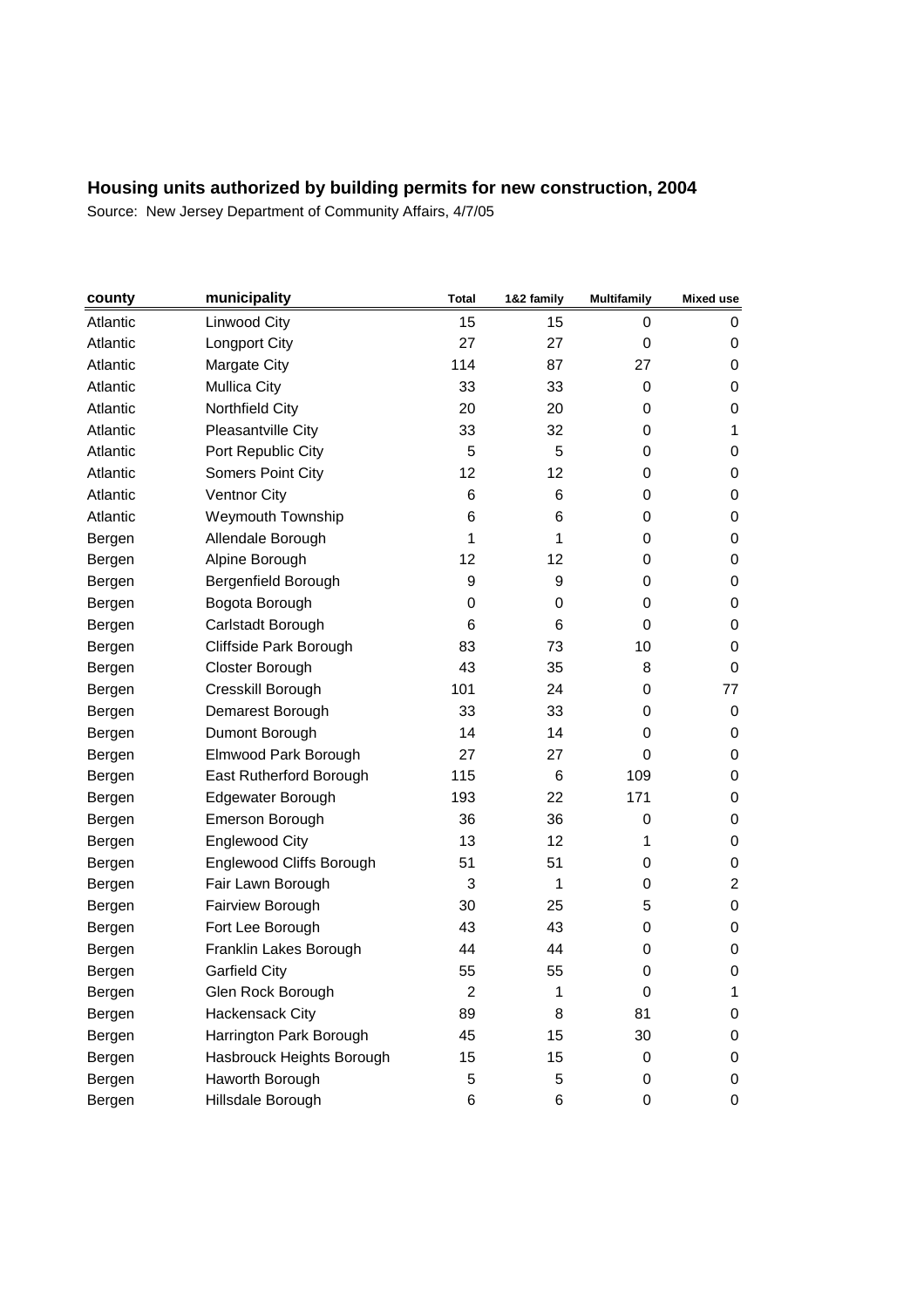| county | municipality                      | <b>Total</b>   | 1&2 family     | <b>Multifamily</b> | <b>Mixed use</b> |
|--------|-----------------------------------|----------------|----------------|--------------------|------------------|
| Bergen | Ho-Ho-Kus Borough                 | 2              | 2              | 0                  | 0                |
| Bergen | Leonia Borough                    | $\overline{c}$ | $\overline{c}$ | 0                  | 0                |
| Bergen | Little Ferry Borough              | 3              | 3              | 0                  | 0                |
| Bergen | Lodi Borough                      | 55             | 43             | $12 \overline{ }$  | 0                |
| Bergen | Lyndhurst Township                | 189            | 12             | 0                  | 177              |
| Bergen | Mahwah Township                   | 29             | 28             | 0                  | 1                |
| Bergen | Maywood Borough                   | 1              | 1              | 0                  | 0                |
| Bergen | Midland Park Borough              | $\overline{7}$ | 7              | 0                  | 0                |
| Bergen | Montvale Borough                  | 4              | 4              | 0                  | 0                |
| Bergen | Moonachie Borough                 | 5              | 5              | 0                  | 0                |
| Bergen | New Milford Borough               | 12             | 11             | 0                  | 1                |
| Bergen | North Arlington Borough           | 13             | 9              | 4                  | 0                |
| Bergen | Northvale Borough                 | 4              | 4              | 0                  | 0                |
| Bergen | Norwood Borough                   | 14             | 14             | 0                  | 0                |
| Bergen | Oakland Borough                   | 9              | 9              | 0                  | 0                |
| Bergen | Old Tappan Borough                | 27             | 24             | 3                  | 0                |
| Bergen | Oradell Borough                   | 5              | 5              | 0                  | 0                |
| Bergen | Palisades Park Borough            | 329            | 125            | 204                | 0                |
| Bergen | Paramus Borough                   | 36             | 36             | 0                  | 0                |
| Bergen | Park Ridge Borough                | 21             | 20             | 0                  | 1                |
| Bergen | Ramsey Borough                    | 9              | 9              | 0                  | 0                |
| Bergen | Ridgefield Borough                | 28             | 28             | 0                  | 0                |
| Bergen | Ridgefield Park Village           | 80             | 0              | 80                 | 0                |
| Bergen | Ridgewood Village                 | 15             | 15             | 0                  | 0                |
| Bergen | River Edge Borough                | 4              | 4              | 0                  | 0                |
| Bergen | <b>River Vale Township</b>        | 13             | 13             | 0                  | 0                |
| Bergen | Rochelle Park Township            | 35             | 3              | 32                 | 0                |
| Bergen | Rockleigh Borough                 | 1              | 1              | 0                  | 0                |
| Bergen | <b>Rutherford Borough</b>         | 4              | 4              | 0                  | 0                |
| Bergen | Saddle Brook Township             | 71             | 33             | 38                 | 0                |
| Bergen | Saddle River Borough              | 17             | 17             | 0                  | 0                |
| Bergen | South Hackensack Twp              | 6              | 6              | 0                  | 0                |
| Bergen | <b>Teaneck Township</b>           | 20             | 19             | 1                  | 0                |
| Bergen | <b>Tenafly Borough</b>            | 37             | 36             | 0                  | 1                |
| Bergen | Teterboro Borough                 | 0              | 0              | 0                  | 0                |
| Bergen | <b>Upper Saddle River Borough</b> | 66             | 66             | 0                  | 0                |
| Bergen | Waldwick Borough                  | 12             | 12             | 0                  | 0                |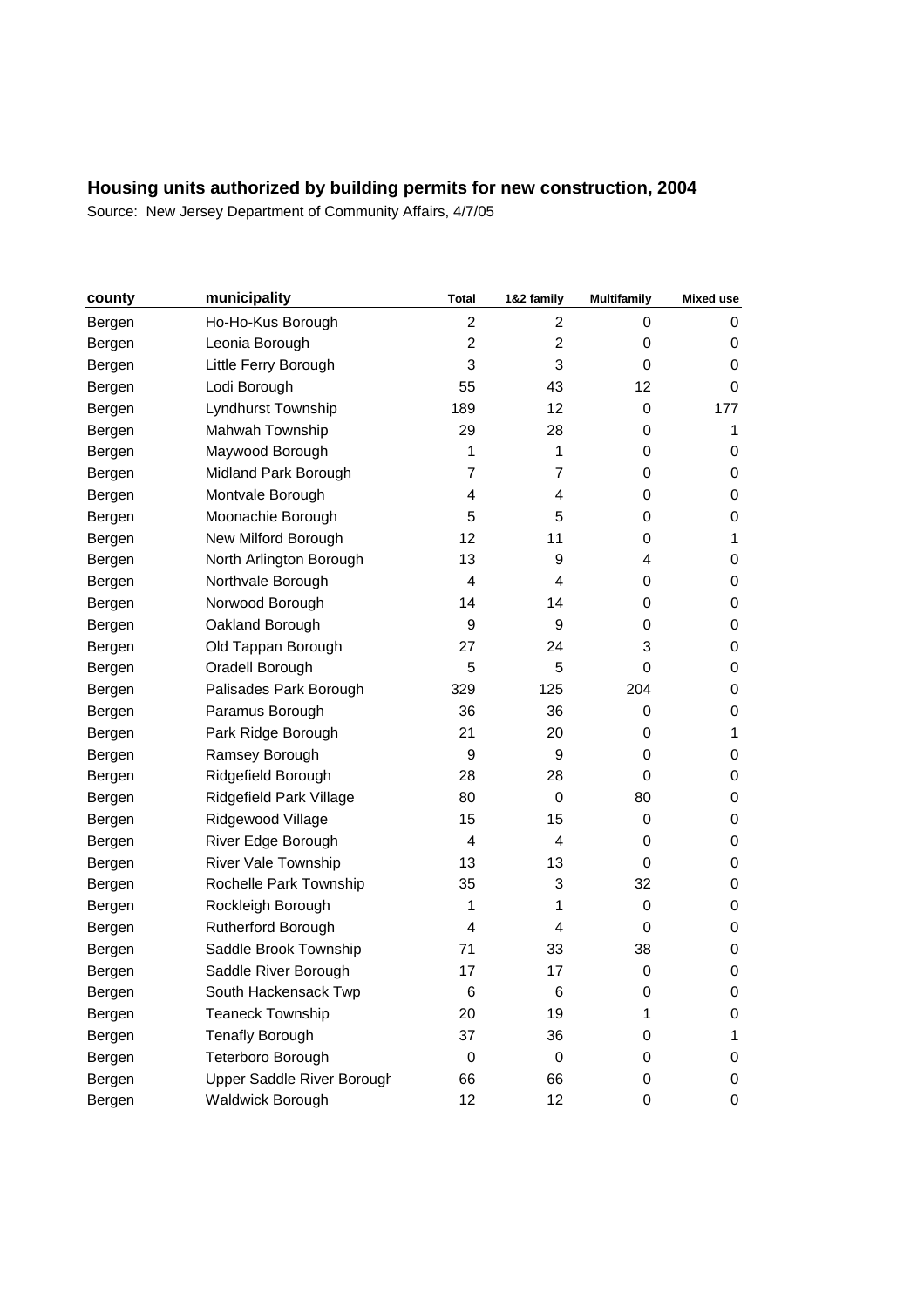| county            | municipality                   | <b>Total</b>   | 1&2 family     | <b>Multifamily</b> | <b>Mixed use</b> |
|-------------------|--------------------------------|----------------|----------------|--------------------|------------------|
| Bergen            | Wallington Borough             | 6              | 6              | 0                  | 0                |
| Bergen            | Washington Township            | 1              | 1              | 0                  | 0                |
| Bergen            | Westwood Borough               | 6              | 6              | 0                  | 0                |
| Bergen            | Woodcliff Lake Borough         | 11             | 11             | 0                  | 0                |
| Bergen            | Wood-Ridge Borough             | 9              | 9              | 0                  | 0                |
| Bergen            | <b>Wyckoff Township</b>        | 17             | 16             | $\mathbf 0$        | 1                |
| Burlington        | <b>Bass River Township</b>     | 3              | 3              | 0                  | 0                |
| <b>Burlington</b> | <b>Beverly City</b>            | 0              | 0              | $\mathbf 0$        | 0                |
| <b>Burlington</b> | <b>Bordentown City</b>         | 4              | 4              | $\mathbf 0$        | 0                |
| <b>Burlington</b> | <b>Bordentown Township</b>     | 169            | 169            | 0                  | 0                |
| <b>Burlington</b> | <b>Burlington City</b>         | 8              | 8              | $\mathbf 0$        | 0                |
| <b>Burlington</b> | <b>Burlington Township</b>     | 11             | 11             | $\mathbf 0$        | 0                |
| <b>Burlington</b> | <b>Chesterfield Township</b>   | 48             | 41             | 1                  | 6                |
| <b>Burlington</b> | Cinnaminson Township           | 80             | 37             | 42                 | 1                |
| <b>Burlington</b> | Delanco Township               | 140            | 95             | 45                 | 0                |
| Burlington        | Delran Township                | 84             | 84             | 0                  | 0                |
| <b>Burlington</b> | Eastampton Township            | 10             | 8              | 0                  | $\overline{2}$   |
| <b>Burlington</b> | <b>Edgewater Park Township</b> | 0              | 0              | 0                  | 0                |
| <b>Burlington</b> | Evesham Township               | 139            | 139            | 0                  | 0                |
| <b>Burlington</b> | Fieldsboro Borough             | 0              | 0              | $\mathbf 0$        | 0                |
| <b>Burlington</b> | Florence Township              | 102            | 102            | 0                  | 0                |
| Burlington        | Hainesport Township            | 24             | 24             | $\mathbf 0$        | 0                |
| <b>Burlington</b> | <b>Lumberton Township</b>      | 78             | 78             | $\mathbf 0$        | 0                |
| <b>Burlington</b> | <b>Mansfield Township</b>      | 54             | 54             | 0                  | 0                |
| Burlington        | Maple Shade Borough            | 105            | 5              | 100                | 0                |
| Burlington        | Medford Township               | 30             | 30             | 0                  | 0                |
| <b>Burlington</b> | Medford Lakes Borough          | 4              | 4              | 0                  | 0                |
| Burlington        | Moorestown Township            | 37             | 37             | 0                  | 0                |
| <b>Burlington</b> | Mount Holly Township           | 0              | 0              | 0                  | 0                |
| <b>Burlington</b> | Mount Laurel Township          | 169            | 169            | 0                  | 0                |
| Burlington        | New Hanover Township           | 4              | 4              | $\mathbf 0$        | 0                |
| Burlington        | North Hanover Township         | 25             | 23             | 2                  | 0                |
| Burlington        | Palmyra Borough                | $\overline{c}$ | 0              | $\boldsymbol{0}$   | $\overline{c}$   |
| Burlington        | Pemberton Borough              | $\overline{c}$ | $\overline{2}$ | 0                  | 0                |
| Burlington        | Pemberton Township             | 32             | 32             | 0                  | 0                |
| Burlington        | Riverside Township             | $\overline{7}$ | 6              | 0                  | 1                |
| Burlington        | Riverton Borough               | 0              | 0              | 0                  | 0                |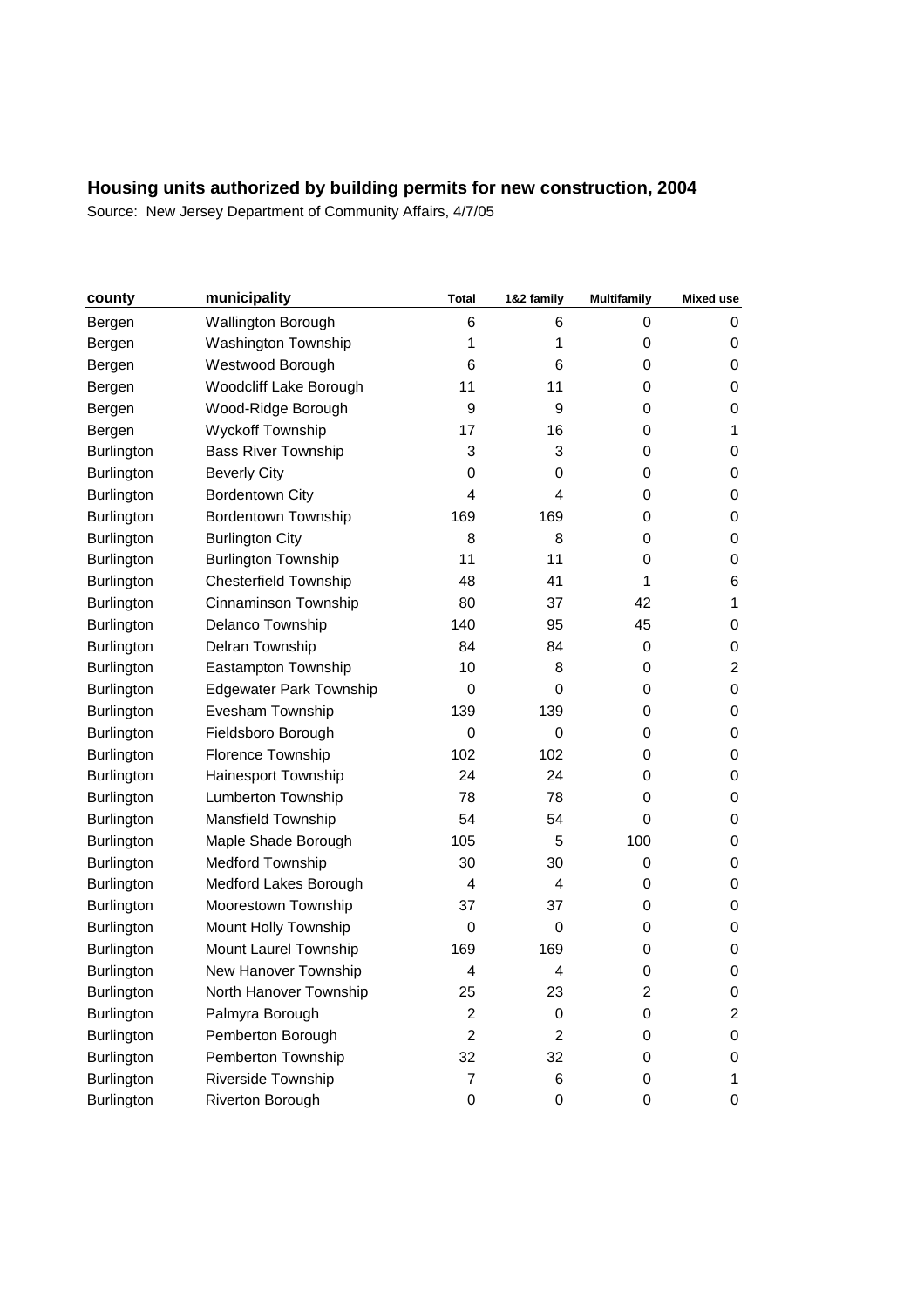| county            | municipality                | <b>Total</b>   | 1&2 family  | <b>Multifamily</b> | <b>Mixed use</b> |
|-------------------|-----------------------------|----------------|-------------|--------------------|------------------|
| <b>Burlington</b> | Shamong Township            | 10             | 9           | 0                  | 1                |
| <b>Burlington</b> | Southampton Township        | 13             | 13          | 0                  | 0                |
| Burlington        | Springfield Township        | 0              | 0           | 0                  | 0                |
| <b>Burlington</b> | Tabernacle Township         | 13             | 13          | 0                  | 0                |
| Burlington        | Washington Township         | 2              | 2           | 0                  | 0                |
| <b>Burlington</b> | <b>Westampton Township</b>  | 104            | 104         | 0                  | 0                |
| Burlington        | Willingboro Township        | 119            | 31          | 88                 | 0                |
| Burlington        | <b>Woodland Township</b>    | 7              | 7           | 0                  | 0                |
| Burlington        | Wrightstown Borough         | 1              | 1           | 0                  | 0                |
| Camden            | Audubon Borough             | 1              | 1           | 0                  | 0                |
| Camden            | Audubon Park Borough        | 0              | 0           | 0                  | 0                |
| Camden            | Barrington Borough          | 19             | 19          | 0                  | 0                |
| Camden            | Bellmawr Borough            | 5              | 5           | 0                  | 0                |
| Camden            | Berlin Borough              | 69             | 65          | 4                  | 0                |
| Camden            | <b>Berlin Township</b>      | 16             | 16          | 0                  | 0                |
| Camden            | Brooklawn Borough           | 0              | $\mathbf 0$ | 0                  | 0                |
| Camden            | Camden City                 | 139            | 27          | 112                | 0                |
| Camden            | <b>Cherry Hill Township</b> | 40             | 40          | 0                  | 0                |
| Camden            | Chesilhurst Borough         | 15             | 15          | 0                  | 0                |
| Camden            | Clementon Borough           | 5              | 5           | 0                  | 0                |
| Camden            | Collingswood Borough        | 0              | 0           | 0                  | 0                |
| Camden            | Gibbsboro Borough           | 4              | 2           | 0                  | 2                |
| Camden            | <b>Gloucester City</b>      | 9              | 9           | 0                  | 0                |
| Camden            | <b>Gloucester Township</b>  | 170            | 156         | 14                 | 0                |
| Camden            | Haddon Township             | 5              | 5           | 0                  | 0                |
| Camden            | Haddonfield Borough         | 15             | 15          | 0                  | 0                |
| Camden            | Haddon Heights Borough      | 2              | 2           | 0                  | 0                |
| Camden            | Hi-nella Borough            | 0              | 0           | 0                  | 0                |
| Camden            | Laurel Springs Borough      | 0              | 0           | 0                  | 0                |
| Camden            | Lawnside Borough            | 14             | 14          | 0                  | 0                |
| Camden            | Lindenwold Borough          | $\overline{4}$ | 4           | $\mathbf 0$        | 0                |
| Camden            | Magnolia Borough            | 4              | 4           | 0                  | 0                |
| Camden            | Merchantville Borough       | 0              | 0           | 0                  | 0                |
| Camden            | Mount Ephraim Borough       | 5              | 4           | 0                  | 1                |
| Camden            | Oaklyn Borough              | 0              | 0           | 0                  | 0                |
| Camden            | Pennsauken Township         | 13             | 13          | 0                  | 0                |
| Camden            | Pine Hill Borough           | 5              | 5           | 0                  | 0                |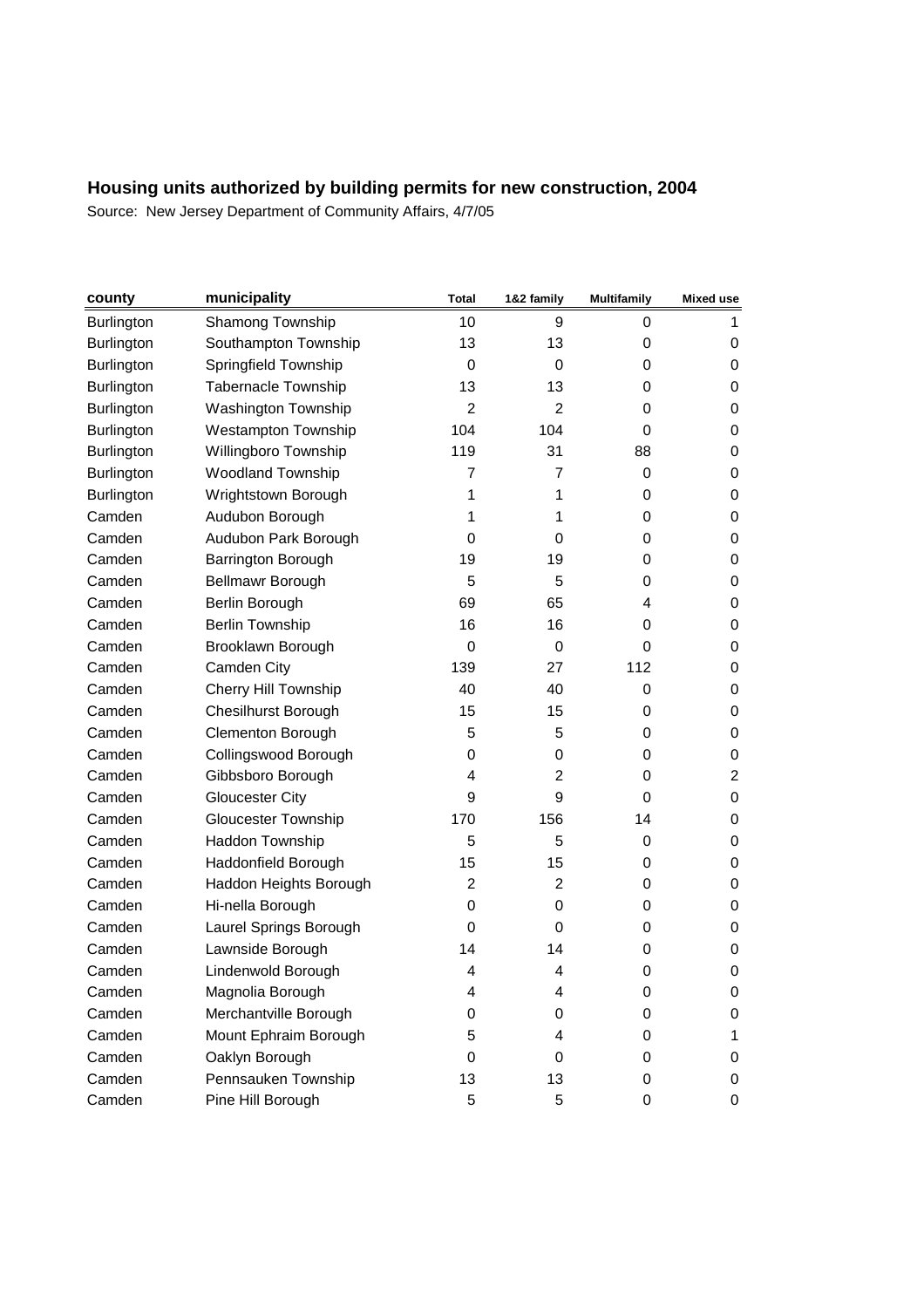| county     | municipality               | <b>Total</b>   | 1&2 family     | <b>Multifamily</b> | <b>Mixed use</b> |
|------------|----------------------------|----------------|----------------|--------------------|------------------|
| Camden     | Pine Valley Borough        | 0              | 0              | 0                  | 0                |
| Camden     | Runnemede Borough          | 18             | 18             | 0                  | 0                |
| Camden     | Somerdale Borough          | 1              | 1              | 0                  | 0                |
| Camden     | <b>Stratford Borough</b>   | 5              | 4              | 0                  | 1                |
| Camden     | Tavistock Borough          | 0              | 0              | 0                  | 0                |
| Camden     | Voorhees Township          | 116            | 116            | 0                  | 0                |
| Camden     | <b>Waterford Township</b>  | 18             | 18             | 0                  | 0                |
| Camden     | Winslow Township           | 590            | 590            | 0                  | 0                |
| Camden     | Woodlynne Borough          | 0              | 0              | 0                  | 0                |
| Cape May   | Avalon Borough             | 110            | 110            | 0                  | 0                |
| Cape May   | Cape May City              | 30             | 26             | 4                  | 0                |
| Cape May   | Cape May Point Borough     | 10             | 10             | 0                  | 0                |
| Cape May   | Dennis Township            | 16             | 16             | 0                  | 0                |
| Cape May   | Lower Township             | 107            | 107            | 0                  | 0                |
| Cape May   | Middle Township            | 240            | 230            | 0                  | 10               |
| Cape May   | North Wildwood City        | 267            | 154            | 113                | 0                |
| Cape May   | Ocean City                 | 512            | 485            | 3                  | 24               |
| Cape May   | Sea Isle City              | 241            | 241            | 0                  | 0                |
| Cape May   | Stone Harbor Borough       | 38             | 38             | 0                  | 0                |
| Cape May   | <b>Upper Township</b>      | 84             | 84             | 0                  | 0                |
| Cape May   | West Cape May Borough      | 7              | $\overline{7}$ | 0                  | 0                |
| Cape May   | West Wildwood Borough      | 25             | 25             | 0                  | 0                |
| Cape May   | <b>Wildwood City</b>       | 489            | 333            | 156                | 0                |
| Cape May   | Wildwood Crest Borough     | 185            | 126            | 59                 | 0                |
| Cape May   | Woodbine Borough           | 9              | 9              | 0                  | 0                |
| Cumberland | <b>Bridgeton City</b>      | 116            | 115            | 1                  | 0                |
| Cumberland | <b>Commercial Township</b> | 5              | 5              | 0                  | 0                |
| Cumberland | Deerfield Township         | 19             | 19             | 0                  | 0                |
| Cumberland | Downe Township             | 3              | 3              | 0                  | 0                |
| Cumberland | <b>Fairfield Township</b>  | 10             | 6              | 3                  | 1                |
| Cumberland | <b>Greenwich Township</b>  | 0              | 0              | $\mathbf 0$        | 0                |
| Cumberland | Hopewell Township          | 13             | 13             | 0                  | 0                |
| Cumberland | Lawrence Township          | 2              | $\overline{2}$ | 0                  | 0                |
| Cumberland | Maurice River Township     | 9              | 9              | $\mathbf 0$        | 0                |
| Cumberland | Millville City             | 130            | 128            | $\overline{2}$     | 0                |
| Cumberland | Shiloh Borough             | $\overline{2}$ | $\overline{2}$ | 0                  | 0                |
| Cumberland | <b>Stow Creek Township</b> | 3              | 3              | 0                  | 0                |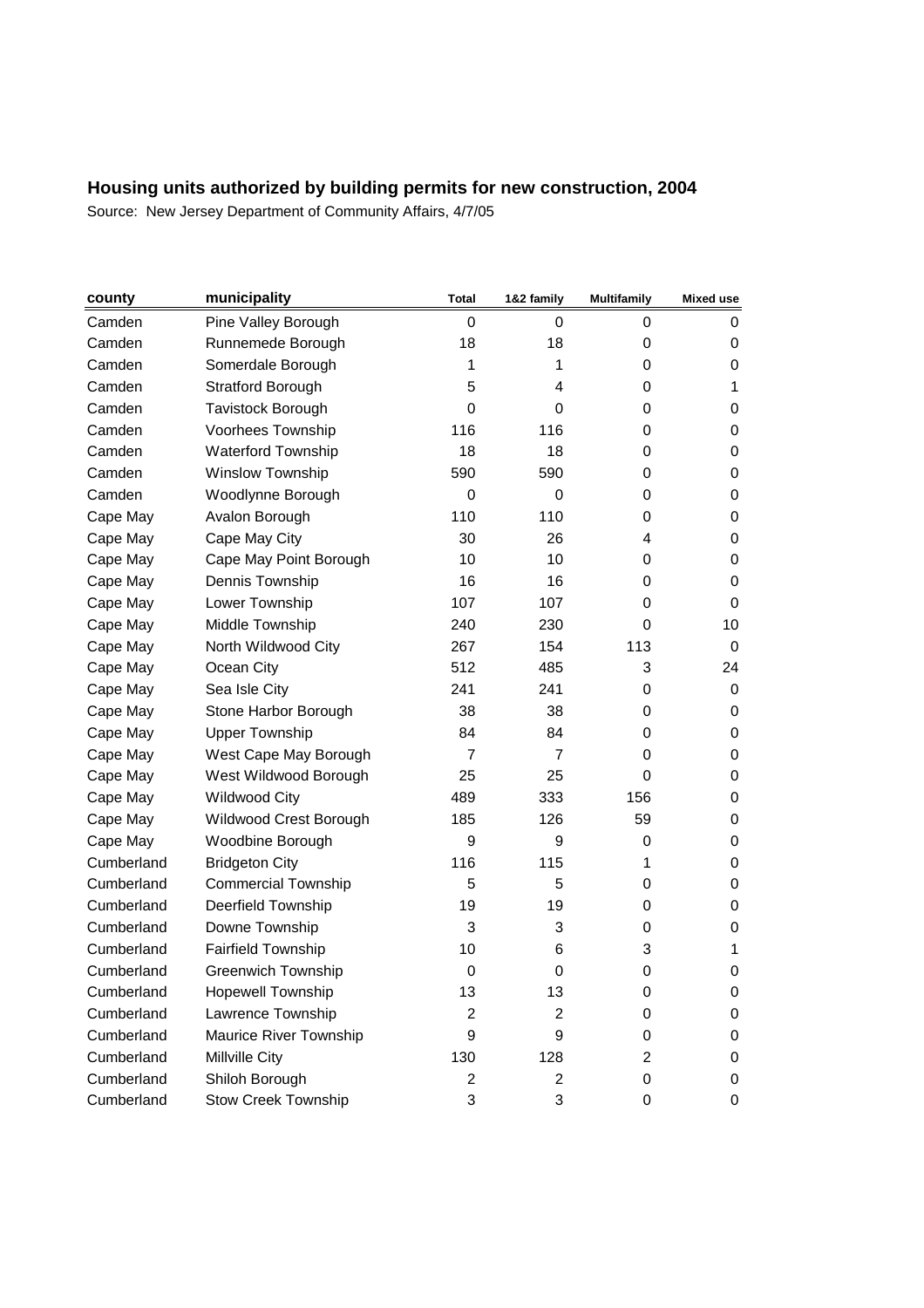| county       | municipality                    | <b>Total</b>   | 1&2 family | <b>Multifamily</b> | <b>Mixed use</b> |
|--------------|---------------------------------|----------------|------------|--------------------|------------------|
| Cumberland   | <b>Upper Deerfield Township</b> | 20             | 19         | 0                  | 1                |
| Cumberland   | <b>Vineland City</b>            | 124            | 124        | 0                  | 0                |
| <b>Essex</b> | <b>Belleville Town</b>          | 10             | 10         | 0                  | 0                |
| <b>Essex</b> | <b>Bloomfield Township</b>      | 25             | 25         | 0                  | 0                |
| Essex        | Caldwell Township               | 1              | 1          | 0                  | 0                |
| <b>Essex</b> | Cedar Grove Township            | 12             | 11         | 0                  | 1                |
| <b>Essex</b> | East Orange City                | 107            | 59         | 48                 | 0                |
| Essex        | <b>Essex Fells Township</b>     | 1              | 1          | 0                  | 0                |
| <b>Essex</b> | Fairfield Township              | 14             | 14         | 0                  | 0                |
| Essex        | Glen Ridge Borough              | 1              | 1          | $\mathbf 0$        | 0                |
| Essex        | Irvington Township              | 14             | 14         | $\mathbf 0$        | 0                |
| <b>Essex</b> | Livingston Township             | 104            | 53         | 51                 | 0                |
| Essex        | Maplewood Township              | 8              | 8          | 0                  | 0                |
| <b>Essex</b> | Millburn Township               | 30             | 30         | $\mathbf 0$        | 0                |
| <b>Essex</b> | Montclair Township              | 30             | 16         | 14                 | 0                |
| Essex        | <b>Newark City</b>              | 1,700          | 780        | 920                | 0                |
| <b>Essex</b> | North Caldwell Borough          | 4              | 4          | 0                  | 0                |
| <b>Essex</b> | Nutley Township                 | 0              | 0          | 0                  | 0                |
| <b>Essex</b> | City of Orange Township         | 80             | 13         | 67                 | 0                |
| Essex        | Roseland Borough                | 47             | 47         | 0                  | 0                |
| <b>Essex</b> | South Orange Village            | 16             | 16         | 0                  | 0                |
| <b>Essex</b> | Verona Township                 | 2              | 2          | 0                  | 0                |
| Essex        | West Caldwell Township          | 11             | 11         | 0                  | 0                |
| <b>Essex</b> | West Orange Township            | 6              | 6          | $\mathbf 0$        | 0                |
| Gloucester   | Clayton Borough                 | 13             | 13         | 0                  | 0                |
| Gloucester   | Deptford Township               | 382            | 213        | 169                | 0                |
| Gloucester   | East Greenwich Township         | 102            | 94         | $\overline{7}$     | 1                |
| Gloucester   | Elk Township                    | 19             | 19         | 0                  | 0                |
| Gloucester   | Franklin Township               | 139            | 139        | 0                  | 0                |
| Gloucester   | Glassboro Borough               | 51             | 51         | 0                  | 0                |
| Gloucester   | <b>Greenwich Township</b>       | $\overline{2}$ | 2          | $\mathbf 0$        | 0                |
| Gloucester   | Harrison Township               | 153            | 151        | 0                  | 2                |
| Gloucester   | Logan Township                  | 46             | 43         | 0                  | 3                |
| Gloucester   | Mantua Township                 | 13             | 13         | 0                  | 0                |
| Gloucester   | Monroe Township                 | 257            | 255        | 0                  | 2                |
| Gloucester   | National Park Borough           | 11             | 11         | 0                  | 0                |
| Gloucester   | Newfield Borough                | 0              | 0          | 0                  | 0                |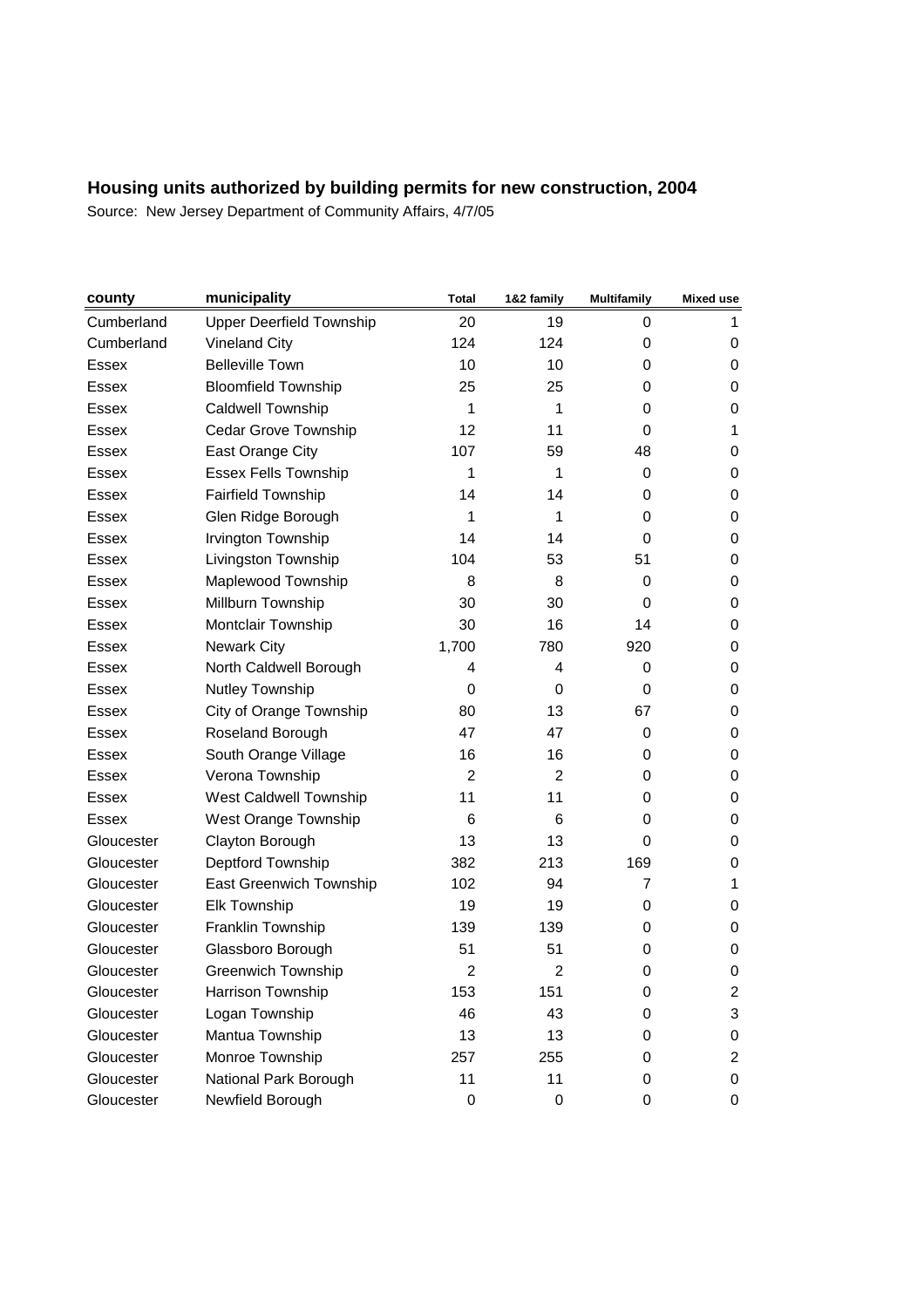| county     | municipality                  | <b>Total</b>   | 1&2 family | <b>Multifamily</b> | <b>Mixed use</b> |
|------------|-------------------------------|----------------|------------|--------------------|------------------|
| Gloucester | Paulsboro Borough             | 0              | 0          | 0                  | 0                |
| Gloucester | Pitman Borough                | 0              | 0          | 0                  | 0                |
| Gloucester | South Harrison Township       | 35             | 20         | 0                  | 15               |
| Gloucester | Swedesborough Borough         | 0              | 0          | 0                  | 0                |
| Gloucester | <b>Washington Township</b>    | 67             | 67         | 0                  | 0                |
| Gloucester | Wenonah Borough               | 1              | 1          | 0                  | 0                |
| Gloucester | <b>West Deptford Township</b> | 227            | 196        | 31                 | 0                |
| Gloucester | Westville Borough             | 1              | 1          | 0                  | 0                |
| Gloucester | <b>Woodbury City</b>          | 8              | 6          | 0                  | $\overline{c}$   |
| Gloucester | Woodbury Heights Borough      | 7              | 7          | 0                  | 0                |
| Gloucester | Woolwich Township             | 525            | 315        | 209                | 1                |
| Hudson     | <b>Bayonne City</b>           | 192            | 151        | 41                 | 0                |
| Hudson     | East Newark Borough           | 0              | 0          | 0                  | 0                |
| Hudson     | <b>Guttenberg Town</b>        | 15             | 11         | 0                  | 4                |
| Hudson     | Harrison Town                 | 24             | 24         | 0                  | 0                |
| Hudson     | Hoboken City                  | 808            | 1          | 804                | 3                |
| Hudson     | Jersey City                   | 2,079          | 780        | 1,299              | 0                |
| Hudson     | Kearny Town                   | 79             | 23         | 56                 | 0                |
| Hudson     | North Bergen Township         | 342            | 37         | 305                | 0                |
| Hudson     | Secaucus Town                 | 147            | 147        | 0                  | 0                |
| Hudson     | <b>Union City</b>             | 152            | 0          | 152                | 0                |
| Hudson     | Weehawken Township            | 90             | 0          | 90                 | 0                |
| Hudson     | West New York Town            | 535            | 42         | 493                | 0                |
| Hunterdon  | Alexandria Township           | 24             | 24         | 0                  | 0                |
| Hunterdon  | <b>Bethlehem Township</b>     | 2              | 2          | 0                  | 0                |
| Hunterdon  | <b>Bloomsbury Borough</b>     | 0              | 0          | 0                  | 0                |
| Hunterdon  | Califon Borough               | $\overline{2}$ | 2          | 0                  | 0                |
| Hunterdon  | <b>Clinton Town</b>           | 0              | 0          | 0                  | 0                |
| Hunterdon  | Clinton Township              | 93             | 93         | 0                  | 0                |
| Hunterdon  | Delaware Township             | 8              | 8          | 0                  | 0                |
| Hunterdon  | East Amwell Township          | 5              | 5          | $\mathbf 0$        | 0                |
| Hunterdon  | Flemington Borough            | 0              | 0          | 0                  | 0                |
| Hunterdon  | Franklin Township             | 11             | 11         | 0                  | 0                |
| Hunterdon  | Frenchtown Borough            | 1              | 1          | 0                  | 0                |
| Hunterdon  | Glen Gardner Borough          | 0              | 0          | 0                  | 0                |
| Hunterdon  | Hampton Borough               | 8              | 8          | 0                  | 0                |
| Hunterdon  | High Bridge Borough           | 3              | 3          | 0                  | 0                |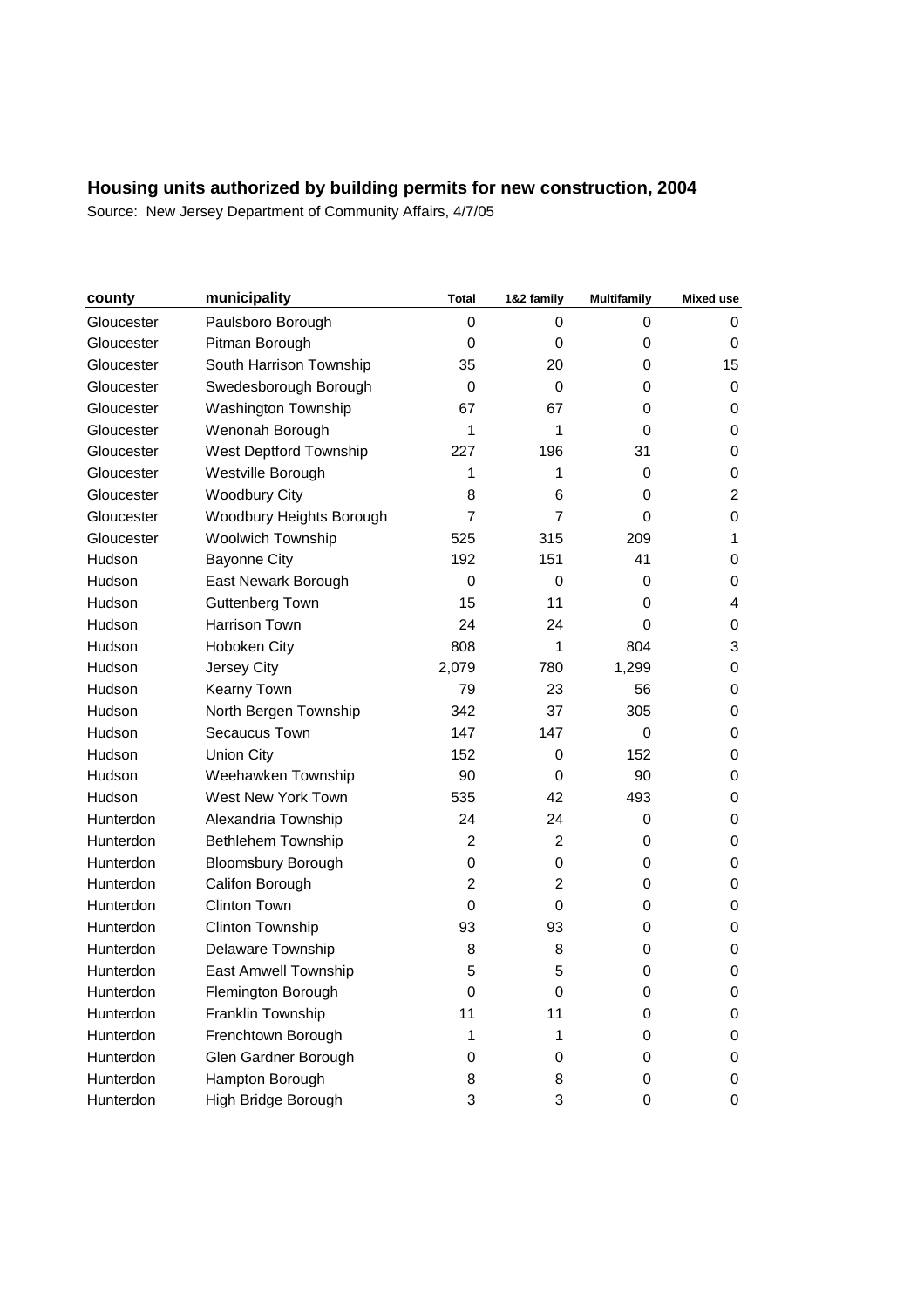| county    | municipality                | <b>Total</b>   | 1&2 family     | <b>Multifamily</b> | <b>Mixed use</b> |
|-----------|-----------------------------|----------------|----------------|--------------------|------------------|
| Hunterdon | <b>Holland Township</b>     | 12             | 12             | 0                  | 0                |
| Hunterdon | Kingwood Township           | 14             | 14             | 0                  | 0                |
| Hunterdon | Lambertville City           | 147            | 55             | 92                 | 0                |
| Hunterdon | Lebanon Borough             | 4              | 4              | 0                  | 0                |
| Hunterdon | Lebanon Township            | 24             | 24             | 0                  | 0                |
| Hunterdon | Milford Borough             | $\overline{7}$ | $\overline{7}$ | 0                  | 0                |
| Hunterdon | Raritan Township            | 187            | 185            | 0                  | $\overline{2}$   |
| Hunterdon | Readington Township         | 29             | 29             | 0                  | 0                |
| Hunterdon | Stockton Borough            | 1              | 1              | 0                  | 0                |
| Hunterdon | <b>Tewksbury Township</b>   | 35             | 26             | 9                  | 0                |
| Hunterdon | Union Township              | 11             | 11             | 0                  | 0                |
| Hunterdon | <b>West Amwell Township</b> | 13             | 1              | 2                  | 10               |
| Mercer    | East Windsor Township       | 106            | 106            | $\Omega$           | 0                |
| Mercer    | Ewing Township              | 211            | 19             | 192                | 0                |
| Mercer    | Hamilton Township           | 330            | 330            | 0                  | 0                |
| Mercer    | Hightstown Borough          | $\overline{7}$ | $\overline{7}$ | 0                  | 0                |
| Mercer    | Hopewell Borough            | 0              | 0              | 0                  | 0                |
| Mercer    | <b>Hopewell Township</b>    | 90             | 47             | 43                 | 0                |
| Mercer    | Lawrence Township           | 96             | 96             | 0                  | 0                |
| Mercer    | Pennington Borough          | 3              | 3              | 0                  | 0                |
| Mercer    | Princeton Borough           | 3              | 3              | 0                  | 0                |
| Mercer    | Princeton Township          | 16             | 16             | 0                  | 0                |
| Mercer    | <b>Trenton City</b>         | 49             | 49             | 0                  | 0                |
| Mercer    | Washington Township         | 111            | 111            | 0                  | 0                |
| Mercer    | West Windsor Township       | 605            | 112            | 493                | 0                |
| Middlesex | Carteret Borough            | 13             | 13             | 0                  | 0                |
| Middlesex | Cranbury Township           | 80             | 80             | 0                  | 0                |
| Middlesex | Dunellen Borough            | 11             | 11             | 0                  | 0                |
| Middlesex | East Brunswick Township     | 23             | 23             | 0                  | 0                |
| Middlesex | Edison Township             | 222            | 85             | 137                | 0                |
| Middlesex | Helmetta Borough            | 13             | 13             | $\mathbf 0$        | 0                |
| Middlesex | Highland Park Borough       | 68             | 8              | 0                  | 60               |
| Middlesex | Jamesburg Borough           | 6              | 6              | 0                  | 0                |
| Middlesex | Old Bridge Township         | 274            | 270            | 4                  | 0                |
| Middlesex | Metuchen Borough            | 26             | 26             | 0                  | 0                |
| Middlesex | Middlesex Borough           | 9              | 9              | 0                  | 0                |
| Middlesex | Milltown Borough            | 3              | 1              | 0                  | $\overline{2}$   |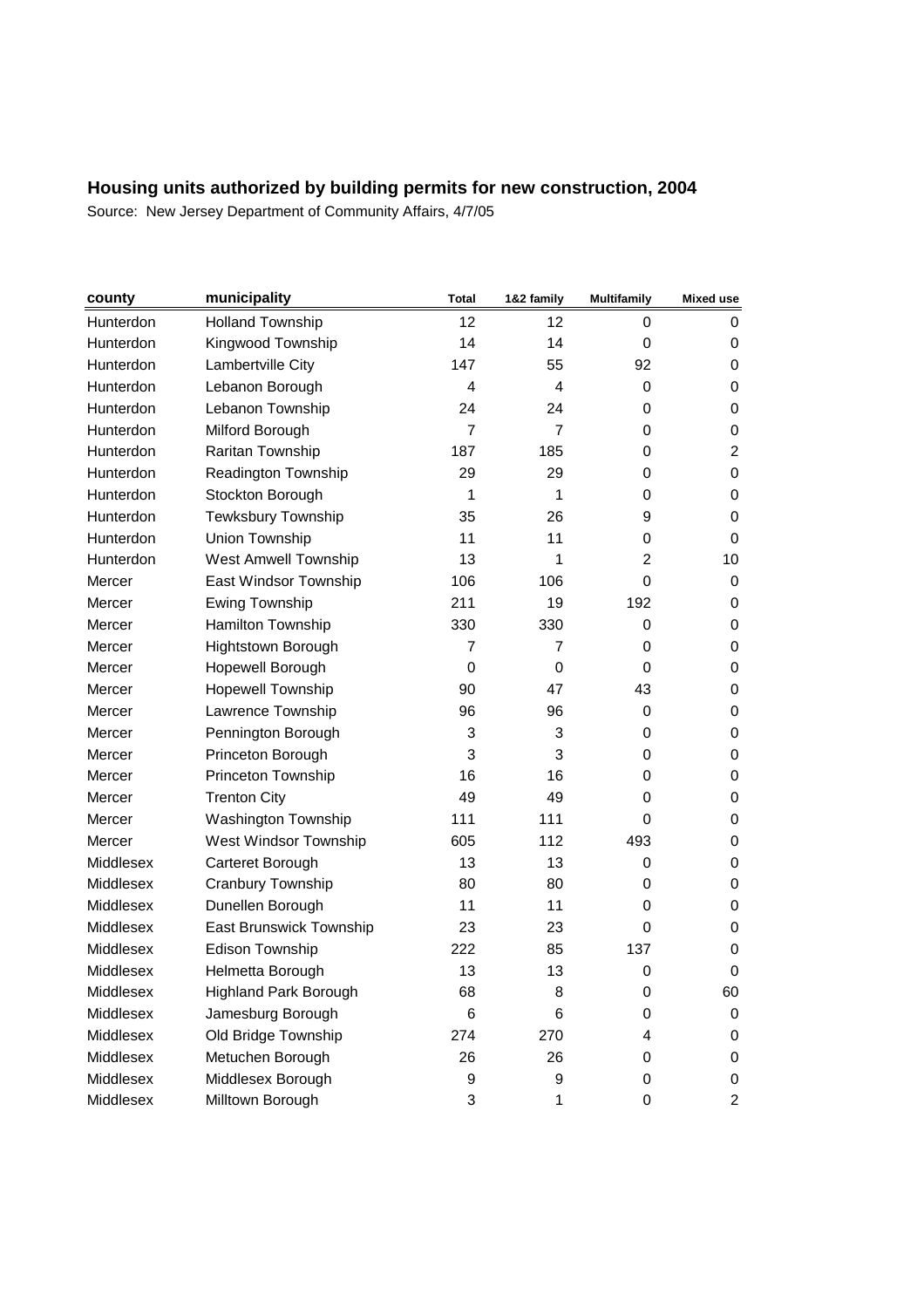| county    | municipality                 | Total            | 1&2 family     | <b>Multifamily</b> | <b>Mixed use</b> |
|-----------|------------------------------|------------------|----------------|--------------------|------------------|
| Middlesex | Monroe Township              | 683              | 676            | 6                  | 1                |
| Middlesex | New Brunswick City           | 260              | 41             | 186                | 33               |
| Middlesex | North Brunswick Township     | 210              | 129            | 81                 | 0                |
| Middlesex | Perth Amboy City             | 58               | 58             | 0                  | 0                |
| Middlesex | Piscataway Township          | 144              | 32             | 112                | 0                |
| Middlesex | Plainsboro Township          | 51               | 51             | 0                  | 0                |
| Middlesex | Sayreville Borough           | 191              | 189            | $\overline{2}$     | 0                |
| Middlesex | South Amboy City             | 49               | 33             | 16                 | 0                |
| Middlesex | South Brunswick Township     | 130              | 114            | 16                 | 0                |
| Middlesex | South Plainfield Borough     | 23               | 23             | 0                  | 0                |
| Middlesex | South River Borough          | $\overline{7}$   | $\overline{7}$ | 0                  | 0                |
| Middlesex | Spotswood Borough            | 2                | $\overline{2}$ | 0                  | 0                |
| Middlesex | Woodbridge Township          | 53               | 43             | 10                 | 0                |
| Monmouth  | Allenhurst Borough           | 0                | 0              | 0                  | 0                |
| Monmouth  | Allentown Borough            | 0                | 0              | 0                  | 0                |
| Monmouth  | <b>Asbury Park City</b>      | 5                | 5              | 0                  | 0                |
| Monmouth  | Atlantic Highlands Borough   | 1                | 1              | 0                  | 0                |
| Monmouth  | Avon-by-the-Sea Borough      | 14               | 14             | 0                  | 0                |
| Monmouth  | <b>Belmar Borough</b>        | 13               | 13             | 0                  | 0                |
| Monmouth  | <b>Bradley Beach Borough</b> | 33               | 17             | 16                 | 0                |
| Monmouth  | <b>Brielle Borough</b>       | 16               | 16             | 0                  | 0                |
| Monmouth  | <b>Colts Neck Township</b>   | 30               | 30             | 0                  | 0                |
| Monmouth  | Deal Borough                 | 10               | 10             | 0                  | 0                |
| Monmouth  | Eatontown Borough            | 53               | 53             | 0                  | 0                |
| Monmouth  | Englishtown Borough          | 2                | 2              | 0                  | 0                |
| Monmouth  | Fair Haven Borough           | 15               | 15             | 0                  | 0                |
| Monmouth  | Farmingdale Borough          | 0                | 0              | 0                  | 0                |
| Monmouth  | Freehold Borough             | 13               | 13             | 0                  | 0                |
| Monmouth  | Freehold Township            | 104              | 103            | 1                  | 0                |
| Monmouth  | Highlands Borough            | 12               | 12             | 0                  | 0                |
| Monmouth  | <b>Holmdel Township</b>      | 58               | 58             | $\mathbf 0$        | 0                |
| Monmouth  | <b>Howell Township</b>       | 195              | 195            | 0                  | 0                |
| Monmouth  | Interlaken Borough           | 1                | 1              | 0                  | 0                |
| Monmouth  | Keansburg Borough            | 33               | 6              | 27                 | 0                |
| Monmouth  | Keyport Borough              | 12               | 12             | 0                  | 0                |
| Monmouth  | Little Silver Borough        | $\boldsymbol{9}$ | 9              | 0                  | 0                |
| Monmouth  | Loch Arbour Village          | 0                | 0              | 0                  | 0                |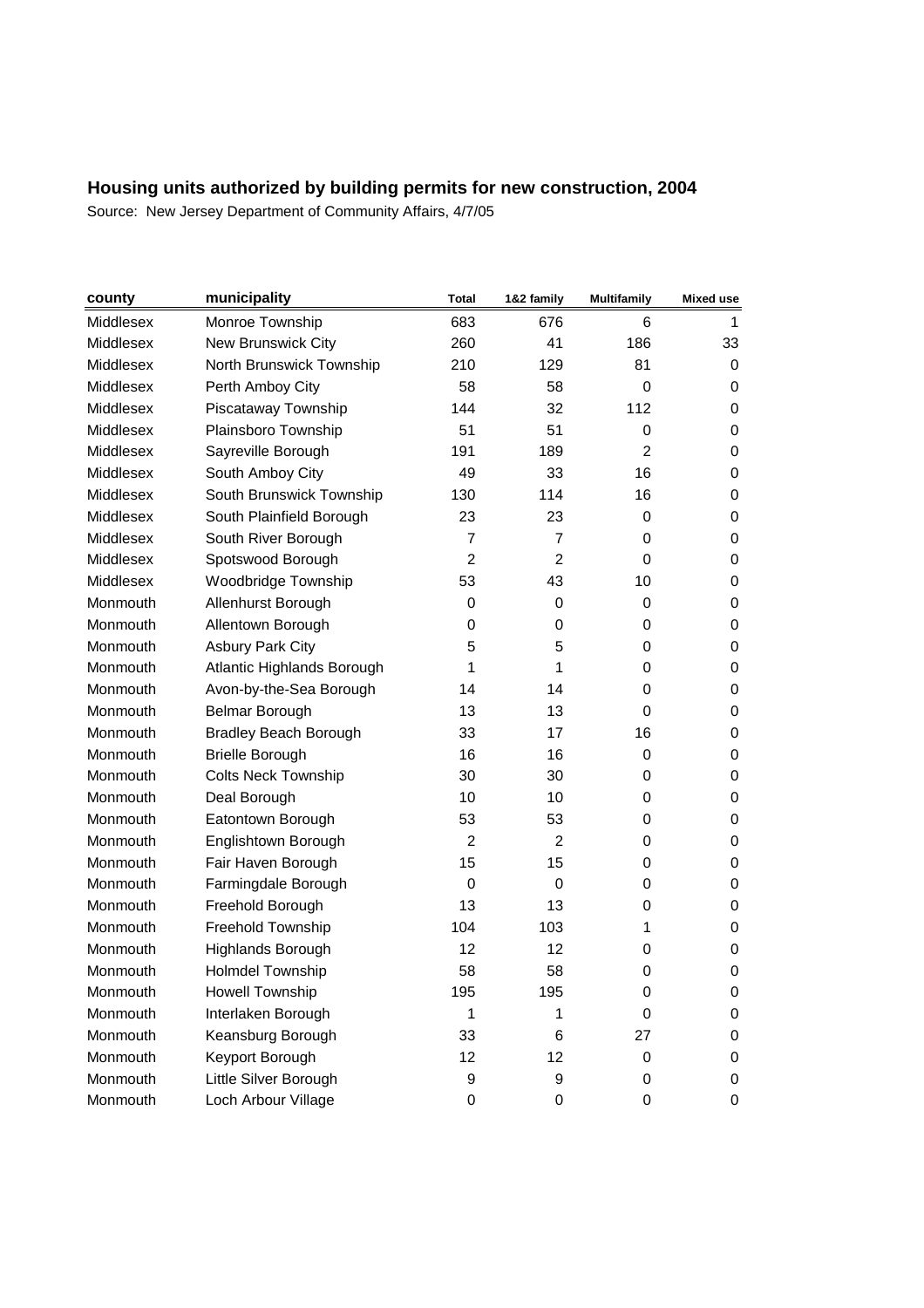| county        | municipality                   | Total          | 1&2 family | <b>Multifamily</b> | <b>Mixed use</b> |
|---------------|--------------------------------|----------------|------------|--------------------|------------------|
| Monmouth      | Long Branch City               | 214            | 84         | 130                | 0                |
| Monmouth      | Manalapan Township             | 290            | 257        | 33                 | 0                |
| Monmouth      | Manasquan Borough              | 43             | 43         | 0                  | 0                |
| Monmouth      | Marlboro Township              | 151            | 151        | 0                  | 0                |
| Monmouth      | Matawan Borough                | $\mathfrak{p}$ | 2          | 0                  | 0                |
| Monmouth      | Aberdeen Township              | 37             | 37         | 0                  | 0                |
| Monmouth      | Middletown Township            | 191            | 81         | 110                | 0                |
| Monmouth      | Millstone Township             | 64             | 64         | 0                  | 0                |
| Monmouth      | Monmouth Beach Borough         | 14             | 14         | 0                  | 0                |
| Monmouth      | Neptune Township               | 5              | 5          | 0                  | 0                |
| Monmouth      | Neptune City Borough           | 12             | 12         | 0                  | 0                |
| Monmouth      | <b>Tinton Falls Borough</b>    | 67             | 67         | 0                  | 0                |
| Monmouth      | Ocean Township                 | 249            | 165        | 84                 | 0                |
| Monmouth      | Oceanport Borough              | 4              | 4          | 0                  | 0                |
| Monmouth      | Hazlet Township                | 28             | 27         | 0                  | 1                |
| Monmouth      | Red Bank Borough               | 34             | 32         | 0                  | $\overline{c}$   |
| Monmouth      | Roosevelt Borough              | 1              | 1          | 0                  | 0                |
| Monmouth      | Rumson Borough                 | 40             | 38         | 0                  | $\overline{c}$   |
| Monmouth      | Sea Bright Borough             | 17             | 15         | 2                  | 0                |
| Monmouth      | Sea Girt Borough               | 18             | 18         | 0                  | 0                |
| Monmouth      | Shrewsbury Borough             | 4              | 2          | 0                  | $\overline{c}$   |
| Monmouth      | Shrewsbury Township            | 0              | 0          | 0                  | 0                |
| Monmouth      | Lake Como                      | 5              | 5          | 0                  | 0                |
| Monmouth      | Spring Lake Borough            | 19             | 19         | 0                  | 0                |
| Monmouth      | Spring Lake Heights Boro       | 30             | 30         | 0                  | 0                |
| Monmouth      | Union Beach Borough            | 14             | 14         | 0                  | 0                |
| Monmouth      | <b>Upper Freehold Township</b> | 131            | 131        | 0                  | 0                |
| Monmouth      | Wall Township                  | 107            | 76         | 31                 | 0                |
| Monmouth      | West Long Branch Borough       | 8              | 8          | 0                  | 0                |
| <b>Morris</b> | <b>Boonton Town</b>            | 40             | 8          | 32                 | 0                |
| Morris        | <b>Boonton Township</b>        | 9              | 9          | 0                  | 0                |
| Morris        | <b>Butler Borough</b>          | 41             | 37         | 4                  | 0                |
| Morris        | Chatham Borough                | 16             | 8          | 8                  | 0                |
| Morris        | Chatham Township               | 20             | 13         | $\overline{7}$     | 0                |
| Morris        | Chester Borough                | 1              | 1          | 0                  | 0                |
| Morris        | <b>Chester Township</b>        | 30             | 30         | 0                  | 0                |
| Morris        | Denville Township              | 149            | 148        | 1                  | 0                |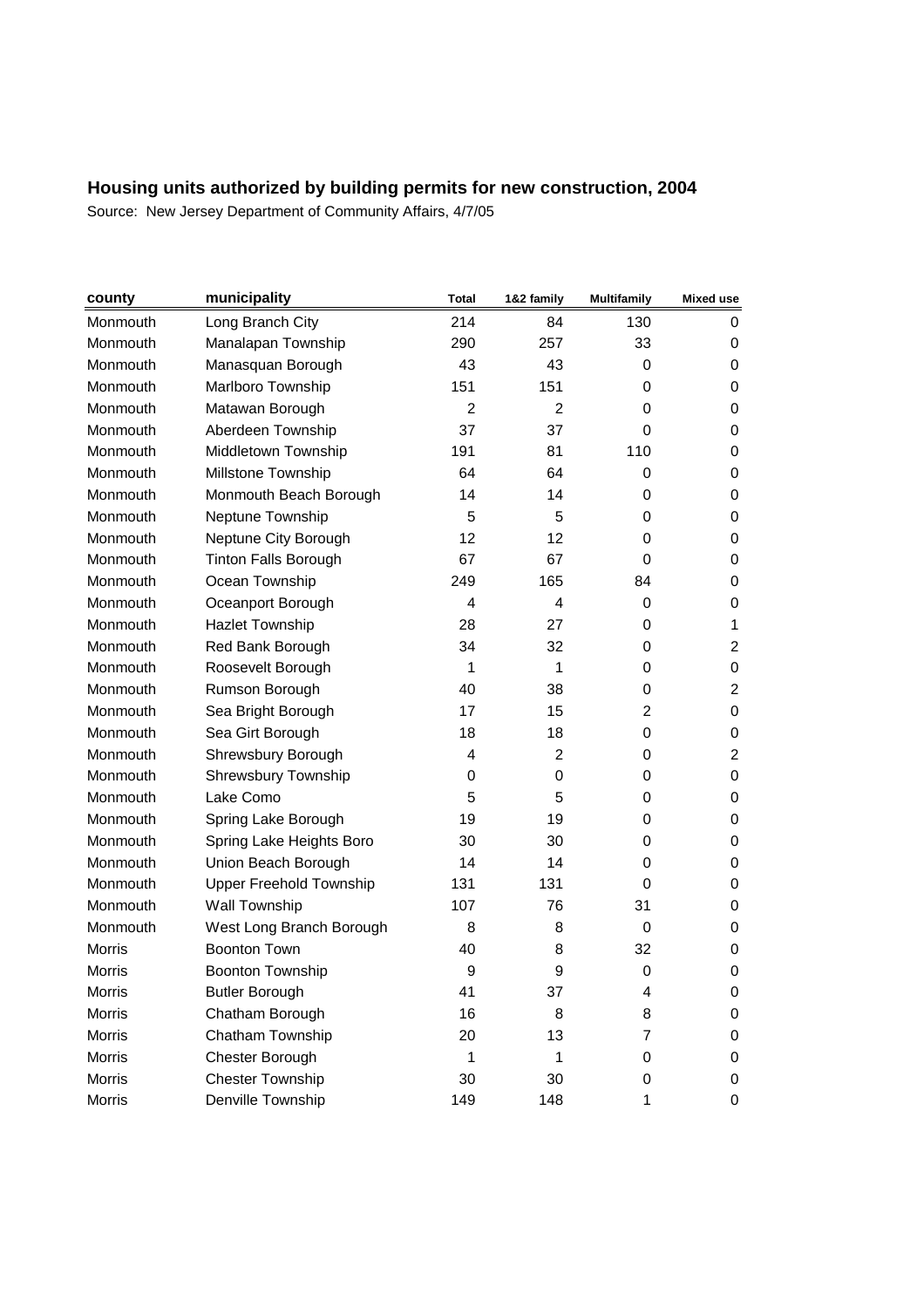| county        | municipality              | <b>Total</b>   | 1&2 family     | <b>Multifamily</b> | <b>Mixed use</b> |
|---------------|---------------------------|----------------|----------------|--------------------|------------------|
| <b>Morris</b> | Dover Town                | 11             | 11             | 0                  | 0                |
| Morris        | East Hanover Township     | 27             | 27             | 0                  | 0                |
| Morris        | Florham Park Borough      | 23             | 23             | 0                  | 0                |
| <b>Morris</b> | Hanover Township          | 26             | 26             | 0                  | 0                |
| <b>Morris</b> | Harding Township          | 18             | 18             | 0                  | 0                |
| Morris        | Jefferson Township        | 120            | 119            | 1                  | 0                |
| Morris        | Kinnelon Borough          | 42             | 42             | 0                  | 0                |
| Morris        | Lincoln Park Borough      | 8              | 8              | 0                  | 0                |
| <b>Morris</b> | Madison Borough           | 14             | 14             | 0                  | 0                |
| Morris        | Mendham Borough           | 6              | 4              | 0                  | $\overline{c}$   |
| Morris        | Mendham Township          | 0              | 0              | 0                  | 0                |
| <b>Morris</b> | Mine Hill Township        | 3              | 3              | 0                  | 0                |
| <b>Morris</b> | Montville Township        | 34             | 32             | 0                  | $\overline{2}$   |
| <b>Morris</b> | Morris Township           | $\overline{7}$ | $\overline{7}$ | 0                  | 0                |
| <b>Morris</b> | Morris Plains Borough     | 1              | 1              | 0                  | 0                |
| <b>Morris</b> | Morristown Town           | 13             | 9              | 4                  | 0                |
| <b>Morris</b> | Mountain Lakes Borough    | 9              | 9              | 0                  | 0                |
| Morris        | Mount Arlington Borough   | 204            | 6              | 198                | 0                |
| <b>Morris</b> | Mount Olive Township      | 109            | 109            | 0                  | 0                |
| <b>Morris</b> | Netcong Borough           | 3              | 3              | $\mathbf 0$        | 0                |
| <b>Morris</b> | Parsippany-Troy Hills Twp | 52             | 37             | 1                  | 14               |
| <b>Morris</b> | Long Hill Township        | 13             | 12             | 0                  | 1                |
| <b>Morris</b> | Pequannock Township       | 166            | 14             | 152                | 0                |
| <b>Morris</b> | Randolph Township         | 21             | 21             | 0                  | 0                |
| <b>Morris</b> | Riverdale Borough         | 6              | 6              | 0                  | 0                |
| Morris        | Rockaway Borough          | 5              | 5              | 0                  | 0                |
| Morris        | Rockaway Township         | 131            | 46             | 84                 | 1                |
| Morris        | Roxbury Township          | 20             | 20             | 0                  | 0                |
| Morris        | Victory Gardens Borough   | 0              | $\mathbf 0$    | 0                  | 0                |
| <b>Morris</b> | Washington Township       | 74             | 74             | 0                  | 0                |
| Morris        | Wharton Borough           | 5              | 5              | $\mathbf 0$        | 0                |
| Ocean         | Barnegat Light Borough    | 0              | 0              | 0                  | 0                |
| Ocean         | Bay Head Borough          | 8              | 8              | 0                  | 0                |
| Ocean         | Beach Haven Borough       | 60             | 59             | 0                  | 1                |
| Ocean         | Beachwood Borough         | 20             | 20             | 0                  | 0                |
| Ocean         | Berkeley Township         | 128            | 128            | 0                  | 0                |
| Ocean         | <b>Brick Township</b>     | 128            | 124            | 0                  | 4                |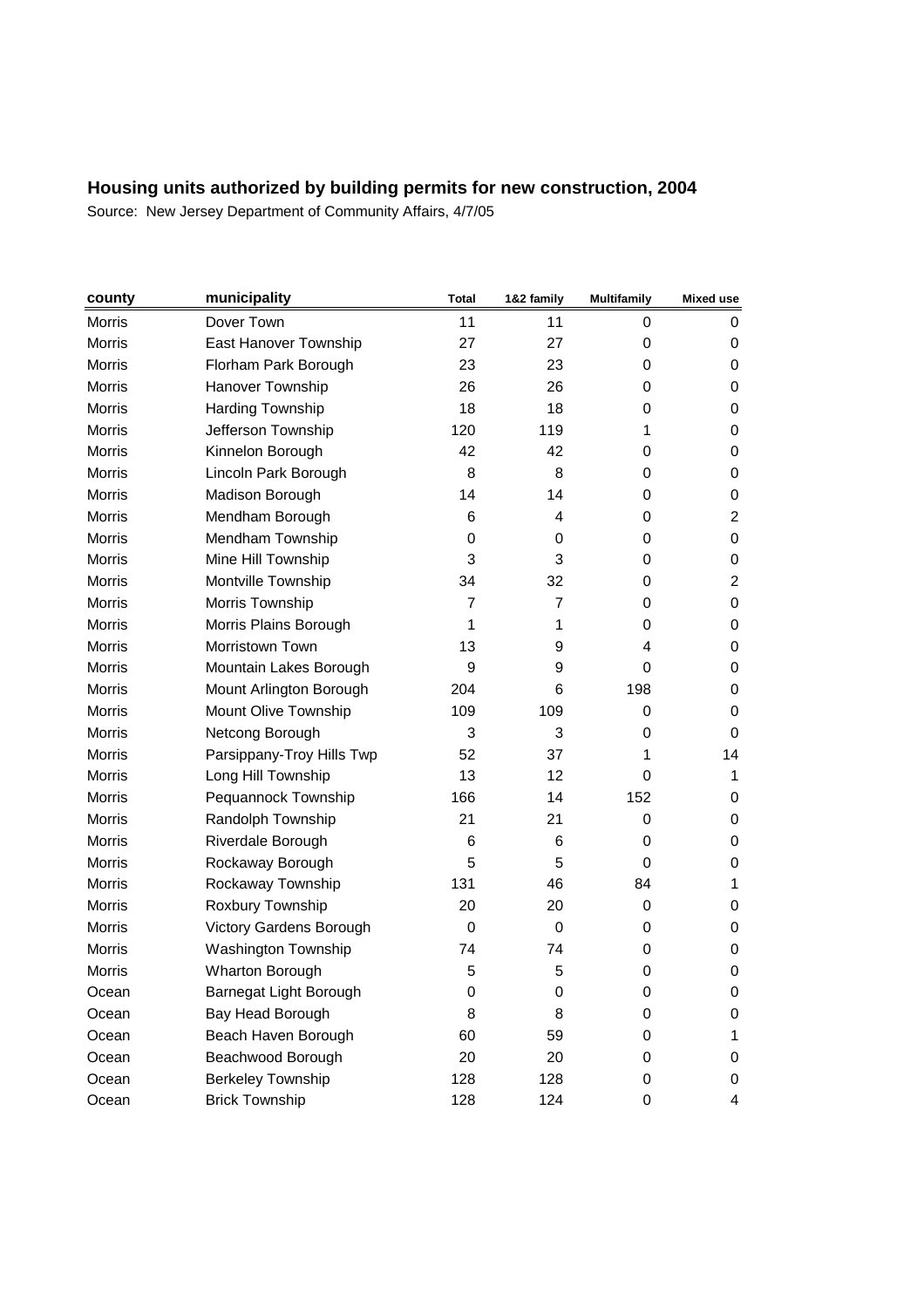| county  | municipality                | Total             | 1&2 family | <b>Multifamily</b> | <b>Mixed use</b> |
|---------|-----------------------------|-------------------|------------|--------------------|------------------|
| Ocean   | Dover Township              | 312               | 311        | 1                  | 0                |
| Ocean   | Eagleswood Township         | 18                | 17         | 0                  | 1                |
| Ocean   | Harvey Cedars Borough       | 0                 | 0          | 0                  | 0                |
| Ocean   | Island Heights Borough      | 6                 | 6          | 0                  | 0                |
| Ocean   | Jackson Township            | 752               | 752        | 0                  | 0                |
| Ocean   | Lacey Township              | 119               | 117        | $\overline{2}$     | 0                |
| Ocean   | Lakehurst Borough           | 1                 | 1          | $\Omega$           | 0                |
| Ocean   | Lakewood Township           | 1,106             | 566        | 540                | 0                |
| Ocean   | Lavallette Borough          | 17                | 17         | 0                  | 0                |
| Ocean   | Little Egg Harbor Township  | 346               | 322        | $\mathbf 0$        | 24               |
| Ocean   | Long Beach Township         | 107               | 107        | 0                  | 0                |
| Ocean   | Manchester Township         | 468               | 451        | 17                 | 0                |
| Ocean   | Mantoloking Borough         | $\overline{2}$    | 2          | 0                  | 0                |
| Ocean   | Ocean Township              | 175               | 175        | 0                  | 0                |
| Ocean   | Ocean Gate Borough          | 0                 | 0          | 0                  | 0                |
| Ocean   | Pine Beach Borough          | 0                 | 0          | 0                  | 0                |
| Ocean   | Plumsted Township           | 23                | 21         | 0                  | $\overline{2}$   |
| Ocean   | Point Pleasant Borough      | 59                | 59         | 0                  | 0                |
| Ocean   | Point Pleasant Beach Boro   | $12 \overline{ }$ | 12         | 0                  | 0                |
| Ocean   | Seaside Heights Borough     | 24                | 24         | $\mathbf 0$        | 0                |
| Ocean   | Seaside Park Borough        | 13                | 13         | $\mathbf 0$        | 0                |
| Ocean   | Ship Bottom Borough         | 42                | 13         | 0                  | 29               |
| Ocean   | South Toms River Borough    | 11                | 11         | 0                  | $\mathbf 0$      |
| Ocean   | <b>Stafford Township</b>    | 322               | 312        | 0                  | 10               |
| Ocean   | Surf City Borough           | 31                | 31         | 0                  | 0                |
| Ocean   | <b>Tuckerton Borough</b>    | 144               | 142        | $\mathbf 0$        | $\overline{2}$   |
| Ocean   | <b>Barnegat Township</b>    | 479               | 477        | 0                  | $\overline{c}$   |
| Passaic | <b>Bloomingdale Borough</b> | $\overline{2}$    | 1          | 0                  | 1                |
| Passaic | <b>Clifton City</b>         | 607               | 33         | 571                | 3                |
| Passaic | Haledon Borough             | 4                 | 4          | 0                  | 0                |
| Passaic | Hawthorne Borough           | 9                 | 9          | $\mathbf 0$        | 0                |
| Passaic | Little Falls Township       | 9                 | 9          | 0                  | 0                |
| Passaic | North Haledon Borough       | 117               | 117        | 0                  | 0                |
| Passaic | Passaic City                | 62                | 20         | 42                 | 0                |
| Passaic | Paterson City               | 99                | 81         | 18                 | 0                |
| Passaic | Pompton Lakes Borough       | 30                | 9          | 21                 | 0                |
| Passaic | Prospect Park Borough       | 0                 | 0          | 0                  | 0                |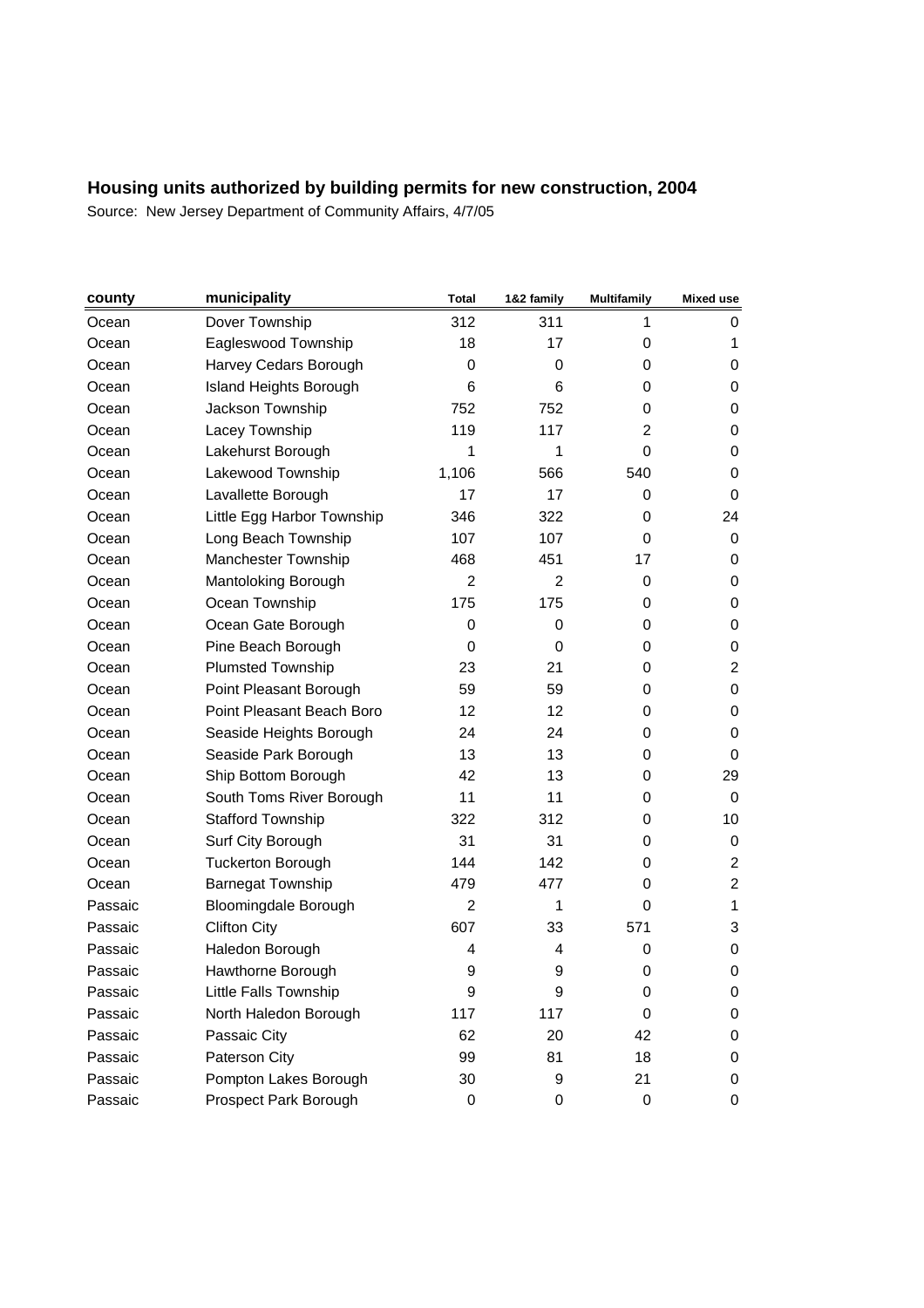| county   | municipality                  | <b>Total</b>   | 1&2 family     | <b>Multifamily</b> | <b>Mixed use</b> |
|----------|-------------------------------|----------------|----------------|--------------------|------------------|
| Passaic  | Ringwood Borough              | 41             | 41             | 0                  | 0                |
| Passaic  | Totowa Borough                | 108            | 108            | 0                  | 0                |
| Passaic  | Wanaque Borough               | 82             | 5              | 76                 | 1                |
| Passaic  | Wayne Township                | 33             | 32             | 0                  | 1                |
| Passaic  | West Milford Township         | 49             | 49             | 0                  | 0                |
| Passaic  | West Paterson Borough         | 8              | 8              | 0                  | 0                |
| Salem    | Alloway Township              | 15             | 15             | 0                  | 0                |
| Salem    | Elmer Borough                 | 1              | 1              | 0                  | 0                |
| Salem    | Elsinboro Township            | 7              | $\overline{7}$ | 0                  | 0                |
| Salem    | Lower Alloways Creek Twp      | $\overline{7}$ | $\overline{7}$ | 0                  | 0                |
| Salem    | Mannington Township           | 4              | 4              | 0                  | 0                |
| Salem    | Oldmans Township              | 7              | 6              | 1                  | 0                |
| Salem    | Penns Grove Borough           | 0              | 0              | 0                  | 0                |
| Salem    | Pennsville Township           | 41             | 41             | 0                  | 0                |
| Salem    | Pilesgrove Township           | 102            | 83             | 19                 | 0                |
| Salem    | Pittsgrove Township           | 66             | 66             | 0                  | 0                |
| Salem    | Quinton Township              | 11             | 11             | 0                  | 0                |
| Salem    | Salem City                    | 1              | 1              | 0                  | 0                |
| Salem    | <b>Carneys Point Township</b> | 24             | 24             | 0                  | 0                |
| Salem    | Upper Pittsgrove Township     | 3              | 3              | 0                  | 0                |
| Salem    | Woodstown Borough             | 18             | 13             | 1                  | 4                |
| Somerset | <b>Bedminster Township</b>    | 6              | 5              | 0                  | 1                |
| Somerset | <b>Bernards Township</b>      | 31             | 31             | 0                  | 0                |
| Somerset | Bernardsville Borough         | 14             | 14             | 0                  | 0                |
| Somerset | Bound Brook Borough           | 0              | 0              | 0                  | 0                |
| Somerset | <b>Branchburg Township</b>    | 9              | 9              | 0                  | 0                |
| Somerset | <b>Bridgewater Township</b>   | 81             | 41             | 40                 | 0                |
| Somerset | Far Hills Borough             | 1              | 1              | 0                  | 0                |
| Somerset | Franklin Township             | 1,128          | 563            | 563                | 2                |
| Somerset | Green Brook Township          | 14             | 14             | 0                  | 0                |
| Somerset | Hillsborough Township         | 4              | 4              | 0                  | 0                |
| Somerset | Manville Borough              | 13             | 13             | 0                  | 0                |
| Somerset | Millstone Borough             | 0              | $\,0\,$        | 0                  | 0                |
| Somerset | Montgomery Township           | 58             | 58             | 0                  | 0                |
| Somerset | North Plainfield Borough      | 0              | 0              | 0                  | 0                |
| Somerset | Peapack-Gladstone Boro        | 2              | $\overline{c}$ | 0                  | 0                |
| Somerset | Raritan Borough               | 1              | 1              | 0                  | 0                |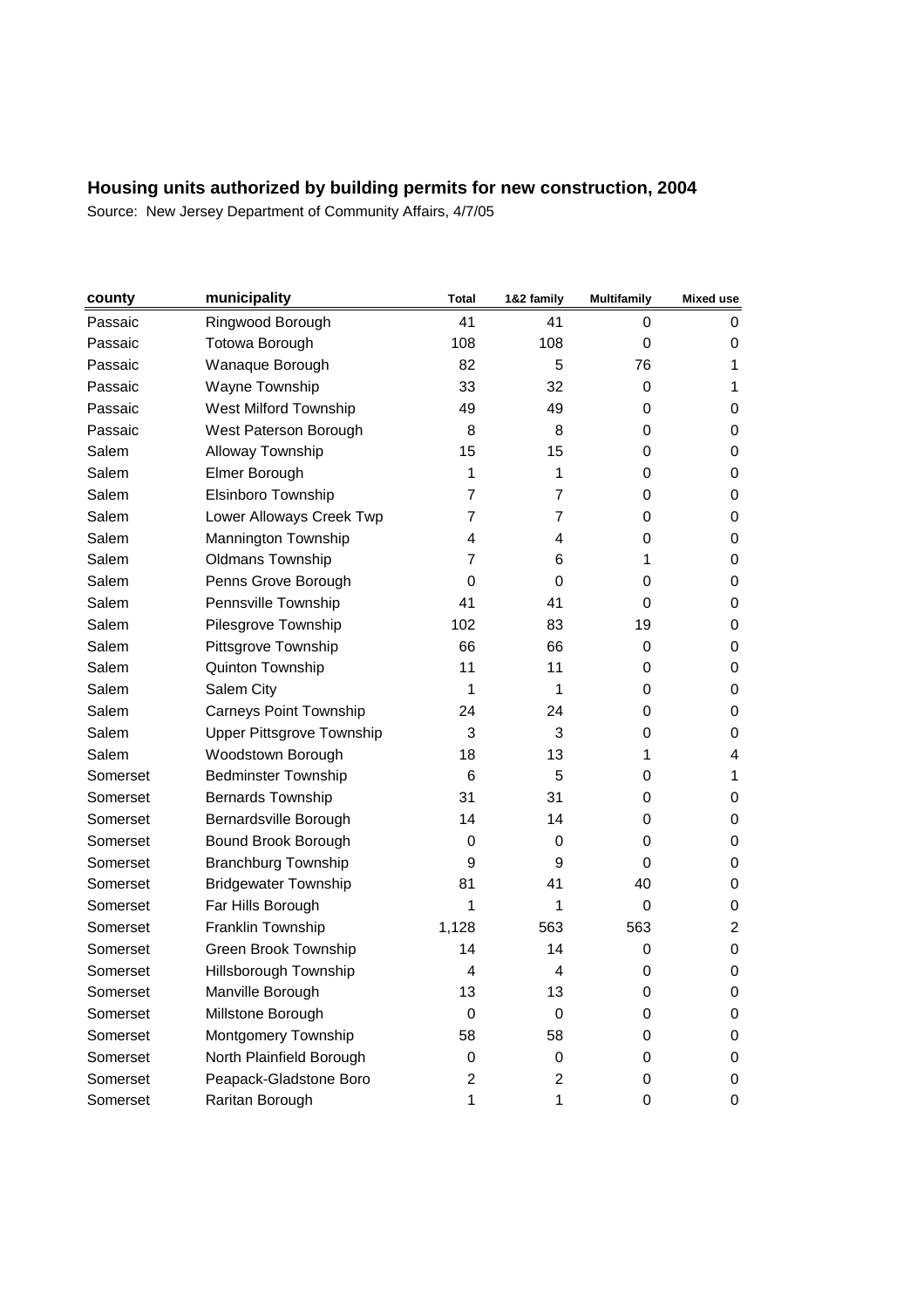| county        | municipality                     | <b>Total</b>   | 1&2 family     | <b>Multifamily</b> | Mixed use |
|---------------|----------------------------------|----------------|----------------|--------------------|-----------|
| Somerset      | Rocky Hill Borough               | 0              | 0              | 0                  | 0         |
| Somerset      | Somerville Borough               | 4              | 4              | 0                  | 0         |
| Somerset      | South Bound Brook Boro           | 6              | 0              | 6                  | 0         |
| Somerset      | Warren Township                  | 38             | 38             | 0                  | 0         |
| Somerset      | Watchung Borough                 | 31             | 28             | 3                  | 0         |
| <b>Sussex</b> | Andover Borough                  | 2              | 2              | 0                  | 0         |
| <b>Sussex</b> | Andover Township                 | 41             | 39             | 1                  | 1         |
| <b>Sussex</b> | <b>Branchville Borough</b>       | 0              | 0              | 0                  | 0         |
| Sussex        | Byram Township                   | 13             | 13             | 0                  | 0         |
| Sussex        | Frankford Township               | 21             | 19             | 0                  | 2         |
| <b>Sussex</b> | Franklin Borough                 | 8              | 5              | 0                  | 3         |
| <b>Sussex</b> | Fredon Township                  | 25             | 24             | 0                  | 1         |
| Sussex        | Green Township                   | 10             | 10             | 0                  | 0         |
| Sussex        | Hamburg Borough                  | 1              | 1              | 0                  | 0         |
| <b>Sussex</b> | Hampton Township                 | 14             | 14             | 0                  | 0         |
| Sussex        | Hardyston Township               | 155            | 131            | 24                 | 0         |
| Sussex        | Hopatcong Borough                | 14             | 14             | 0                  | 0         |
| <b>Sussex</b> | Lafayette Township               | 8              | 8              | 0                  | 0         |
| <b>Sussex</b> | Montague Township                | 59             | 59             | 0                  | 0         |
| Sussex        | Newton Town                      | 9              | 9              | 0                  | 0         |
| Sussex        | Ogdensburg Borough               | 0              | 0              | 0                  | 0         |
| Sussex        | Sandyston Township               | 0              | 0              | 0                  | 0         |
| <b>Sussex</b> | Sparta Township                  | 51             | 51             | 0                  | 0         |
| <b>Sussex</b> | Stanhope Borough                 | 3              | 2              | 0                  | 1         |
| <b>Sussex</b> | <b>Stillwater Township</b>       | 10             | 10             | 0                  | 0         |
| Sussex        | Sussex Borough                   | $\overline{2}$ | $\overline{2}$ | 0                  | 0         |
| Sussex        | Vernon Township                  | 35             | 35             | 0                  | 0         |
| <b>Sussex</b> | Walpack Township                 | 0              | 0              | 0                  | 0         |
| <b>Sussex</b> | Wantage Township                 | 62             | 62             | 0                  | 0         |
| Union         | <b>Berkeley Heights Township</b> | 19             | 15             | 4                  | 0         |
| Union         | <b>Clark Township</b>            | 13             | 13             | 0                  | 0         |
| Union         | Cranford Township                | 70             | 19             | 1                  | 50        |
| Union         | Elizabeth City                   | 847            | 707            | 140                | 0         |
| Union         | Fanwood Borough                  | 8              | 8              | 0                  | 0         |
| Union         | Garwood Borough                  | 3              | 3              | 0                  | 0         |
| Union         | Hillside Township                | 11             | 11             | 0                  | 0         |
| Union         | Kenilworth Borough               | 16             | 15             | 0                  | 1         |